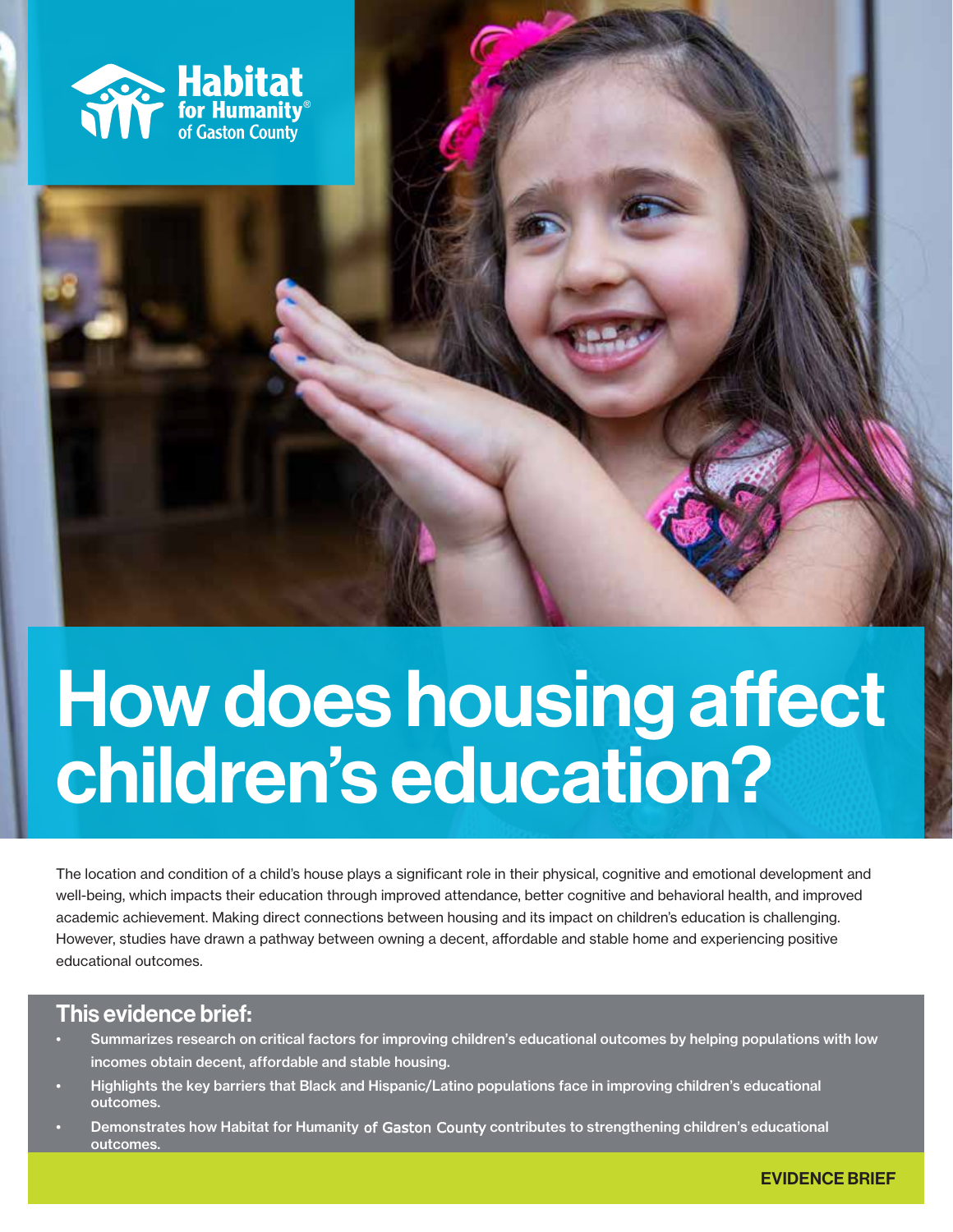# Improving children's educational outcomes through improved affordable housing for households with low incomes

Parental income is now one of the strongest factors in how children perform in school and whether they complete a college education. Children from families with low incomes are more likely to have worse educational outcomes than their wealthier peers. This income achievement gap, characterized by the difference in children's tested reading and math skills between the lowest and highest earners, has remained persistent since the 1950s, with some studies showing a growing gap.<sup>1</sup> Children from the 90th percentile of family income earners consistently perform an equivalent of four grade levels higher than children from the 10th percentile.1,2 When considering the role of educational attainment in generational economic mobility, children from families with at least two generations of low incomes are about 36 percentage points less likely to attend college than children from families with higher incomes, ultimately stunting their ability to make higher salaries as adults.<sup>3,4</sup> Further, children from families in the highest quartile of household incomes are more than twice as likely to enroll

and graduate from college than children from households with lower incomes.<sup>5</sup>

Low-income families also tend to live in homes that are in relatively substandard condition, plagued by open cracks and holes, water leakage, and rodents or pests.<sup>6,7</sup> In addition, many renters with low incomes also reported living in "worst-case needs" housing, meaning they were severely rent-burdened, lived in critically inadequate shelter, or both.<sup>8</sup> Children from families with low incomes who live in substandard housing are more susceptible to adverse respiratory outcomes, lead poisoning, overcrowding and environmental stressors. These negative health outcomes impact children's physical, behavioral and cognitive development, contributing to increased school absences and poor academic performance.<sup>9</sup> Therefore, households with low incomes require affordable and healthy housing in socioeconomically diverse neighborhoods to help improve children's educational outcomes.

Stable, adequate and affordable housing



**Socioeconomically** diverse neighborhoods with high-quality schools



Housing free of health hazards

Black and Hispanic/Latino children from families with low incomes are more likely to experience higher residential instability and live in segregated neighborhoods with lower-quality schools.



Black and Hispanic/Latino populations with low incomes are more likely to live in substandard housing conditions that create physically and emotionally unhealthy environments.

Improved cognitive, developmental and mental health.

Improved attendance.

Access to better quality schools and teachers.

۰

# Improved academic achievement

Increased educational attainment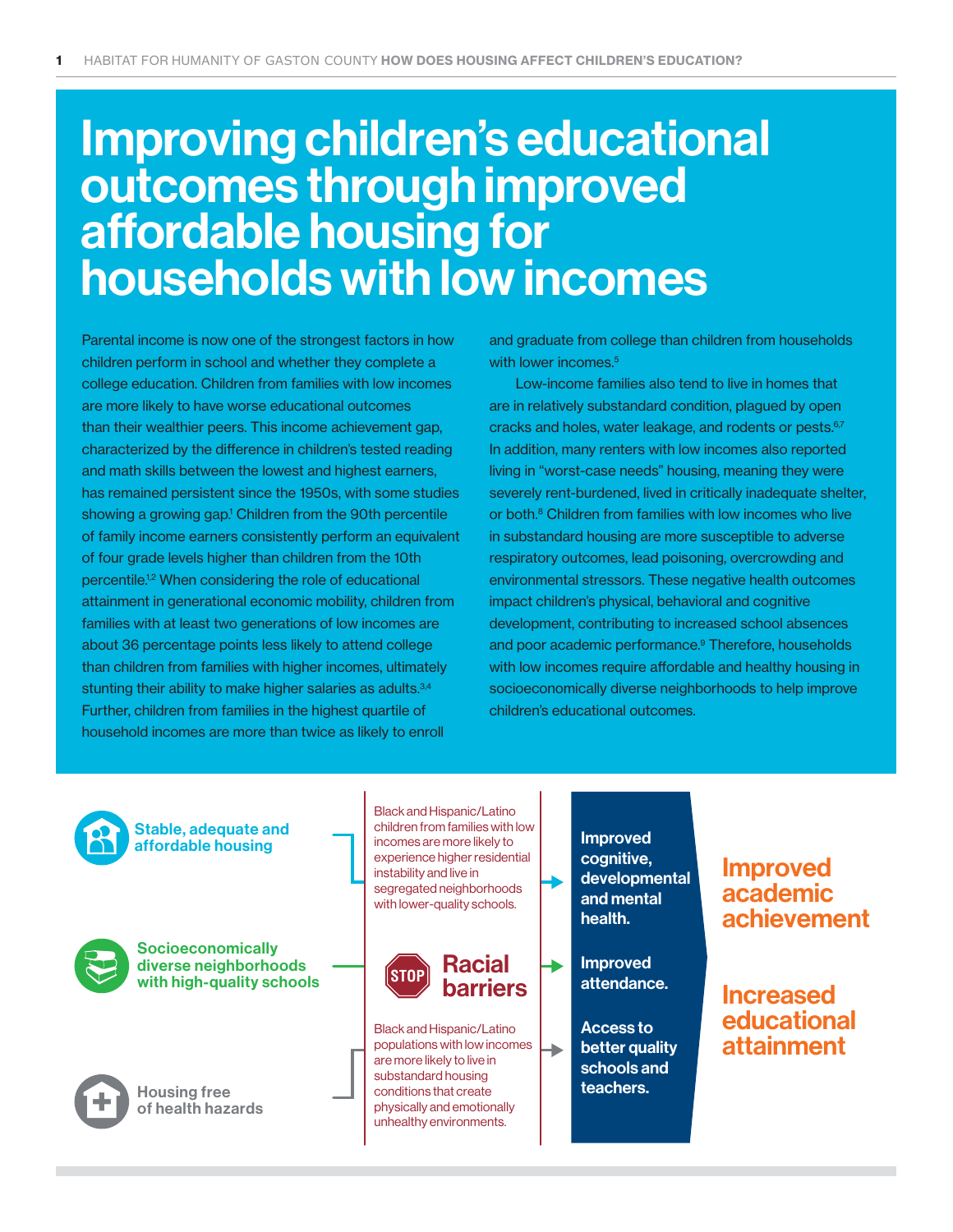

## Removing hazards and providing homes that meet families' needs leads to better physical and mental health and development for children.

- Children growing up in poor-quality or inadequate housing — as measured by structural quality, clutter and cleanliness, hazards, indoor climate, and crowding — experience higher symptoms of depression, anxiety and aggression from elementary school through young adulthood when compared with children in higherquality housing or housing that fits their needs.10
- Poor physical quality of housing  $-$  e.g., roof leaks, rodents, broken HVAC — is associated with adverse effects on adolescent math and reading skills.<sup>11</sup>

#### Impacts of poor-quality housing on respiratory conditions and academic outcomes

- Respiratory illnesses, such as asthma, lead to childhood disability and chronic disease and harm children's school attendance and academic performance. For example, an estimated 39% of asthma diagnoses for children younger than 6 could have been prevented by addressing and eliminating the environmental sources, such as dander, mildew, and poorly working stoves and heating systems associated with substandard housing.12
- Providing homes built to reduce energy costs, such as LEED-certified homes,\* can also lessen exposure to allergens and pollutants that increase the physical and educational effects of asthma for children. Children who have moved into a home with fewer respiratory irritants miss fewer school days than when they lived in older homes.<sup>13</sup>

• Insulating existing homes can increase bedroom temperatures in the winter and reduce the relative humidity in the summer months, even with decreased energy consumption. The ability to control indoor temperatures can improve physical health and reduce the number of days children stay home sick from school.<sup>14</sup>

#### Impacts of poor-quality housing on children's blood lead levels and academic outcomes

- There is no known safe level of lead exposure, particularly for children. In 2011-16, 2.2% of children living in poverty had high blood lead levels, compared with 0.6% of children above the poverty line.<sup>15</sup>
- Childhood exposure to lead from substandard housing negatively impacts their IQ and academic achievement and increases behavioral issues. For young children with elevated blood lead levels, research has demonstrated that a one-unit decrease in average blood lead levels improved their math and reading scores by one-tenth and one-third of the average annual student gains, respectively.17,18
- Reducing elevated blood lead levels in children reduced the academic achievement gap between high- and lowincome communities by one percentage point.<sup>19</sup>

#### Impacts of underhousing/crowded housing on home environments and academic outcomes

- Living in a crowded home because of underhousing can lead to a lack of privacy, loud study environments, sleep disturbances, and behavior problems, which can impact children's educational achievement and attainment. Families with low incomes are more likely to double-up or share a household with other adults, such as grandparents, extended family or friends, to save on housing costs compared with families with higher incomes.<sup>20</sup>
- Adolescents living in overcrowded housing are less likely to graduate from high school by age 19 and are more likely to have fewer years of educational attainment by age 25 than their peers living in noncrowded housing.21,22

LEED-certified - Leadership in Energy and Environmental Design — homes ensure buildings have high-quality indoor air, including assessing and controlling for tobacco smoke, low-emitting materials, pollutants, allergens, indoor VOCs and air toxins.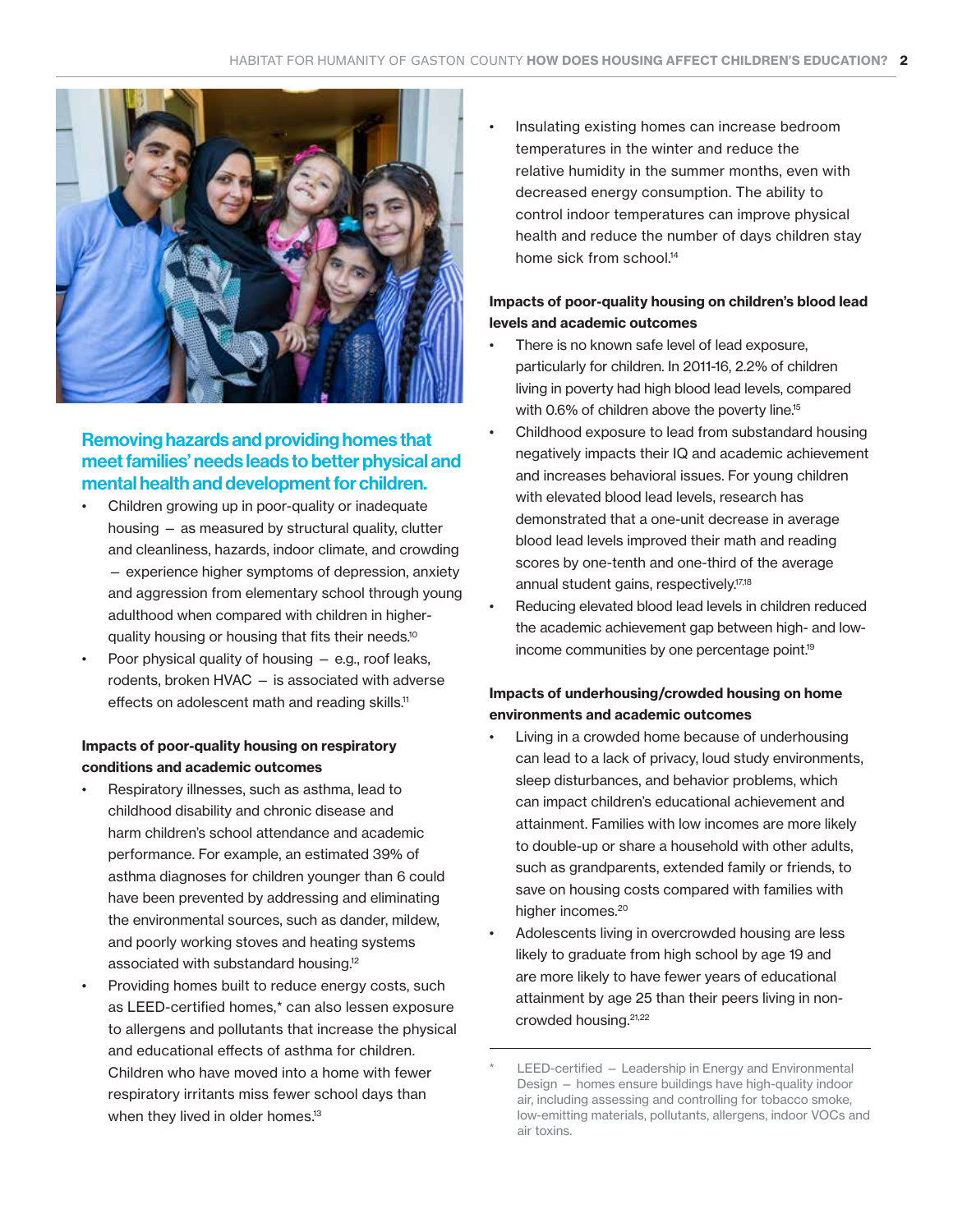### **Impacts of residential instability** by age group

# Birth to preschool

Young children who move three or more times before preschool face the most severe negative consequences to their cognitive, emotional and behavioral development.

# Elementary school

Children who experience residential instability in their early elementary years score lower on reading and math tests than families with stable homes. These effects can remain through middle school.



# Adolescents

Adolescents who experienced frequent and unplanned moves are more likely to have adverse social and behavioral outcomes that impact academic achievement and educational attainment.

## Providing access to stable and affordable housing reduces disruptions from involuntary and frequent residential mobility and provides children with consistent learning experiences.

- Households with low incomes move at more than twice the rate of families with higher incomes, primarily because of housing cost burden, structural and environmental housing problems, neighborhood violence, or foreclosures and evictions.23,24 Families with low incomes who moved into homeownership, however, were 37% less likely to experience subsequent residential mobility than similar families who moved to private-market or subsidized rental housing.25
- Homeowners are less likely to move given the high transaction costs of reselling and are more likely than renters to have the funds to provide for a richer educational environment. Stable home environments raise young children's math and reading test scores, making affordable homeownership a conduit for greater residential stability.26
- The COVID-19 pandemic highlighted socioeconomic inequities for families with low incomes, particularly children's residential stability and access to online schooling. While research on the impacts of the pandemic on students' learning loss is ongoing, preliminary results found that students from families with low incomes suffered higher levels of stress related to unstable housing, limited access to technology for virtual classes, and lower levels of

instructional engagement than students from families with higher incomes.<sup>27</sup>

#### Impacts of residential instability by age group

- Adverse effects of residential instability on educational outcomes span all stages of childhood. Very young children from households with low incomes experience cognitive and behavioral impacts from residential instability, including decreases in their preschool math and reading abilities. Young children who moved three or more times between birth and preschool faced the greatest negative impacts.28
- Children from households with low incomes who move more than once in the early elementary years experience negative reading and math achievement that have long-lasting effects. Children from households with limited income who read below grade level by third grade are six times more likely to drop out of school than their more proficient peers.29 For every residential move a student in a low-income household experienced between kindergarten and second grade, there was a drop in test scores compared with residentially stable students from families with low incomes.30
- For adolescents, frequent and involuntary residential mobility is associated with negative behaviors, including social problems, delinquency, substance abuse and teen pregnancy, which research has shown to be correlated with poor academic achievement.<sup>31</sup>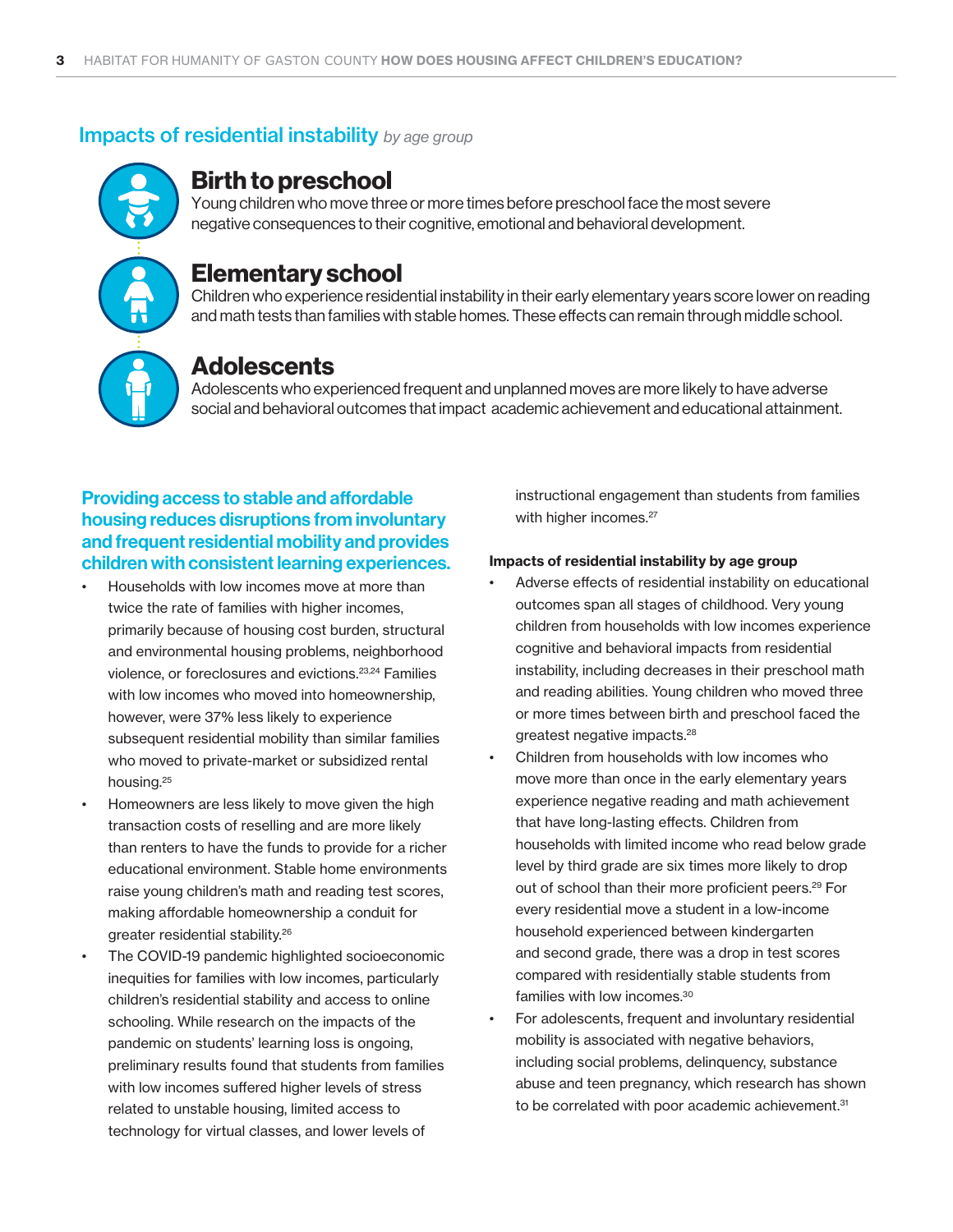### Locating homes in low-poverty or socioeconomically diverse and safe neighborhoods with access to high-quality schools can improve children's educational outcomes.

- School quality is related to the geography of opportunity as defined by the relationship between schools and communities. Socioeconomic status, student distribution, neighborhood influences, access to resources, and economic segregation all play critical parts in a school's quality.32
- Children living in income-segregated neighborhoods predominantly populated by people living in poverty are more likely to attend schools with disparate access to funding and resources than their wealthier peers. Studies have found that students who attend schools with peers from families with higher incomes are up to 68% more likely to enroll in a four-year college than students who attend schools segregated by lower incomes.<sup>33</sup>

Children who moved to a low-poverty neighborhood before they turned 13 years old using the U.S. Department of Housing and Urban Development's Moving to Opportunity vouchers\* had a 34% increase in college attendance rates between the ages of 18 and 20, when compared with similar children who remained in neighborhoods with high poverty. These same groups of children had a 35% increase in individual adulthood earnings compared with their peers in communities with high poverty.34

Studies have demonstrated that families who receive subsidized housing but can choose which neighborhood to live in have children who attend schools with higher attendance rates, graduation rates, and reading and math proficiency rates, along with lower dropout and violence rates.<sup>35</sup>

Moving to Opportunity for Fair Housing, or MTO, is a 10-year HUD-sponsored research program providing rental assistance and counseling for families with very low incomes and allowing them to choose private housing in higher-resourced neighborhoods. See [hud.gov/programdescription/mto](http://hud.gov/programdescription/mto) for more information.



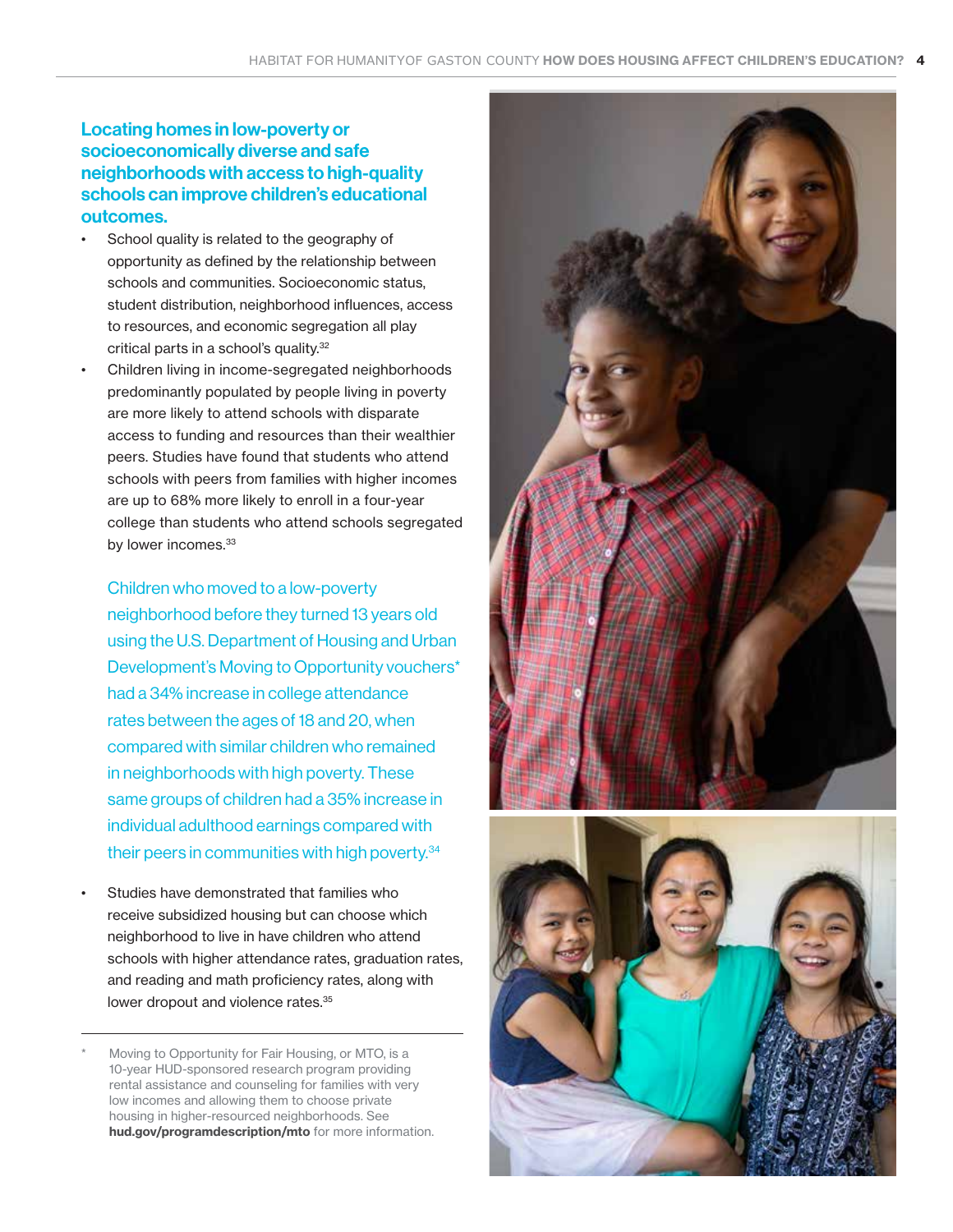# Housing and the racial academic gap

Structural and historical racial and ethnic disparities in income, health and housing contribute to the persistent academic achievement and opportunity gap between Black and Hispanic/Latino children and their white peers. For example, in 2015, 44% of white eighth-grade students performed at or above proficiency compared with 16% of Black and 21% of Hispanic/Latino children. In 2017, 42.1% of white young adults had completed a post-secondary degree, compared with 22.8% and 18.5% of Black and Hispanic/Latino students, respectively.36,37 As illustrated above, socioeconomic status plays a dominant role in

negatively impacting students' educational outcomes. As race and ethnicity are often predictive of income, Black and Hispanic/Latino families are more likely to experience socioeconomic disadvantages, such as lack of wealth, inability to own homes, and lower educational attainment.<sup>38</sup> They are also more likely to live in cost-burdened and inadequate housing and in high-poverty and racially segregated neighborhoods, stemming from historical discriminatory housing practices (e.g., redlining, mortgage denials, etc.).

# Key place-based barriers to improving racial disparities in education

Black and Hispanic/Latino populations are more likely to live in substandard or inadequate housing conditions that create physically and mentally unhealthy environments.

- Black and Hispanic/Latino populations are twice as likely to live in substandard housing as white populations.39 Substandard housing conditions, such as exposure to dampness, mold, toxic gases and lead hazards, increase the risk of adverse respiratory outcomes and lead poisoning, which can lead to more missed instructional days and lower academic performance.
- Black children have nearly twice the childhood asthma rates of white children.<sup>40</sup> They are often exposed to more significant home health hazards and community pollution levels. Chronic asthma can impact children's sleep quality associated with cognitive tasks, such as memory, concentration and decreased ability to learn. Further, urban Black and Hispanic/Latino children are more likely to experience excessive school absenteeism because of their asthma flare-ups, interrupting their learning.41,42
- Although children's exposure to lead and lead poisoning has decreased over the past 40 years, Black children continue to have statistically significantly higher blood lead levels than white children. Early childhood exposure to lead from substandard housing has been shown to impact children's thinking and development, later affecting their academic progress on test scores in elementary school.<sup>43</sup>
- Black, Hispanic/Latino and other populations of color are more likely to live in doubled-up and overcrowded households than white populations.<sup>44</sup> Overcrowding is associated with higher levels of toxic stress, leading to poor academic achievement and higher absence rates.45

### Black and Hispanic/Latino populations with low incomes are more likely to experience unexpected and frequent residential moves and to live in neighborhoods with limited access to high-quality schools.

- Children of color are more likely to experience housing disruptions and changes in school attendance fueled by unsustainable housing costs when compared with their white peers. Further, school mobility rates are higher for urban schools and schools serving predominantly Black and Hispanic/Latino students than for predominantly white schools.<sup>46,47</sup>
- Black and Hispanic/Latino students are disproportionately concentrated in low-performing school districts when compared with white and Asian-majority populations.48,49 According to the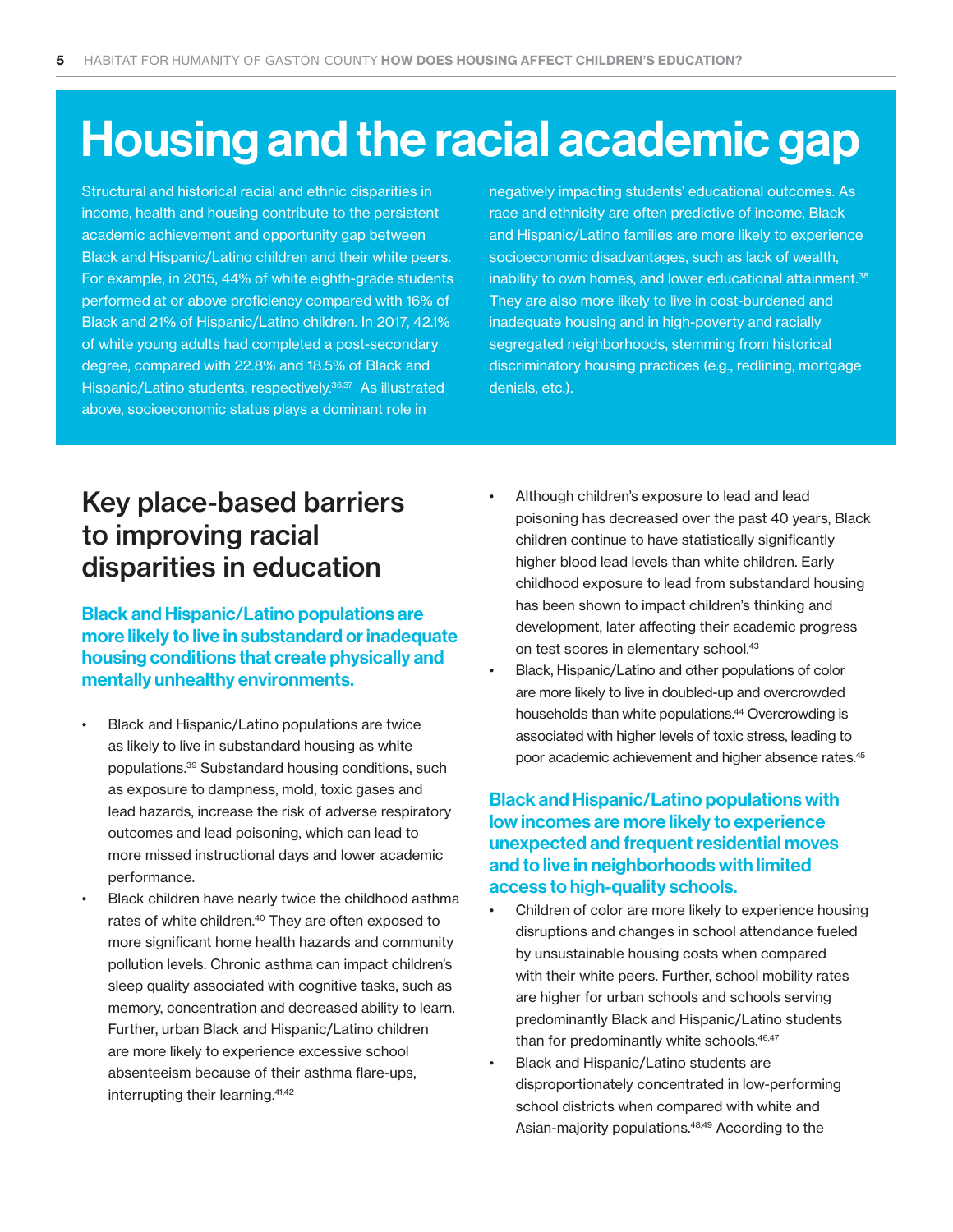National Center for Education Statistics, as of 2018, about 45% of the nation's Black and Hispanic/Latino students attend schools where most students are from families with low incomes, compared with 8% of white students.<sup>50</sup>

• High-poverty, racially and ethnically segregated schools tend to have less-qualified teachers and lower average academic achievement.<sup>51</sup> Attending a school with high academic achievement and teacher quality can significantly reduce the racial test score gap and improve future economic outcomes.<sup>52</sup>

#### How Habitat for Humanity responds

- Habitat for Humanity of Gaston County is committed to providing stable, affordable and adequate homes for families. Habitat for Humanity of Gaston County strives to ensure mortgage payments consume no more than 30% of a homeowner's income and meets this goal by offering financial packages composed of low- or zero-interest loans and forgivable loans. Affordable homeownership mitigates residential and financial instability that can impact children's educational outcomes.
- With strategically targeted land acquisition strategies, Habitat for Humanity of Gaston County can provide homeowners with the chance

to move out of high-poverty neighborhoods and into areas with better educational opportunities. The affordable nature of Habitat homes allows homeowners to reside in areas they might not

otherwise be able to afford to live in, granting them the ability to send their children to higher-quality schools.

- The stability provided by Habitat for Humanity of Gaston County homes allows homeowners to minimize disruptions to their children's education, which can help counteract the negative impact of lower-quality schools and limited community resources.
- Habitat for Humanity of Gaston County's repair programs offer longtime homeowners the opportunity to affordably address acute housing maintenance problems and improve the quality of their homes. This work ranges from structural problems requiring significant repairs, such as roofing repairs to address mold or bacteria growth to HVAC system repairs that result in improved air quality and reduced respiratory syndromes. Improving air quality can help control children's symptoms and flare-ups from chronic respiratory illnesses, such as asthma, allowing them to miss fewer instructional days.
- Habitat for Humanity of Gaston County advocates at all levels of government for programs and policies that support new construction and rehabilitation of affordable homes, increase access to affordable mortgages, optimize land use regulations for affordable homes, promote investment and homeowner and renter stability in revitalizing neighborhoods, and increase affordability in healthy, well-resourced communities with better-quality schools. These policies help homeowners and renters reduce their housing cost burdens and free up financial resources to invest in their financial stability, health and education.